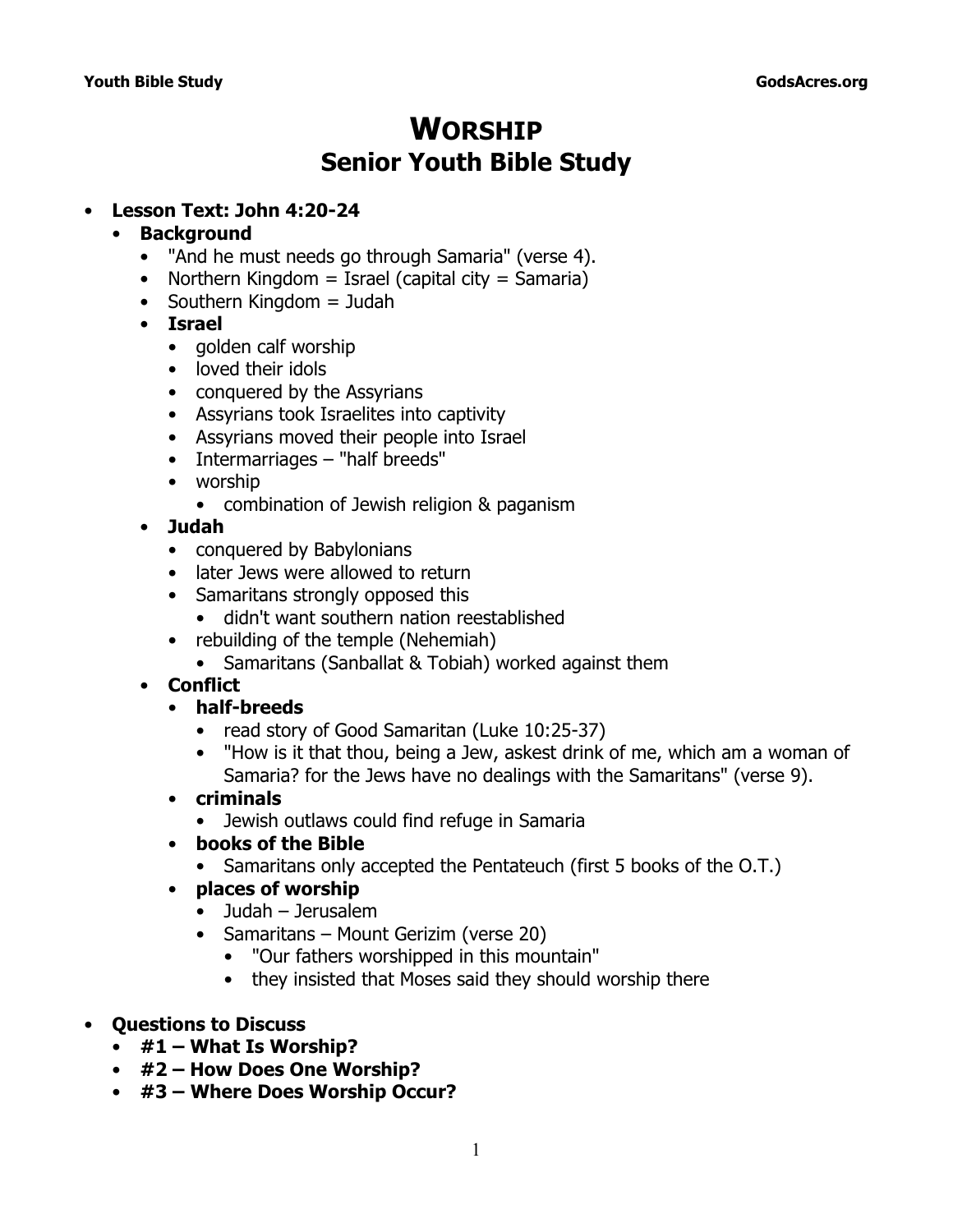### • **#1 – What Is Worship?**

- Concordance 115 times (forms: worship, worshiped, worshipers, etc.)
	- What was worship like in the O.T.?
	- How? When? Where? For what purpose?
	- How does this apply to the practice of worship today?
- how is the word *worship* often used?
	- Praise & Worship Band
	- Worship Leader
	- Worship Service
	- Worship Music
	- Is it something that one attends, a position in a local congregation, or a type of music?
- Many Christians believe they've worshiped when they ...
	- go to church service
	- sing
	- listen to message
	- raise their hand
	- testify
		- is that true?
	- "we really worshiped today"
- *What Makes Worship So Important?* by Nancy Missler
	- "Too many Christians have not been taught exactly 'how' to worship. Sadly, the motivation for worship, especially in church, is so that we might have 'an enjoyable experience,' not necessarily to honor and please God. It has simply become a time when we study the Bible and sharpen our discipleship rather than bringing us face to face with God. In other words, modern worship has become 'horizontal' rather than 'vertical,' and thus is often made up of . . . form without power."
	- "Unfortunately, the music in many of our church services is what determines how effective the worship is. This is not at all what the Word of God says. The Bible tells us that worship is not just to engage the audience, but to have them change as a result of it. Consequently, worship that is directed toward 'entertaining' the congregation is not Scriptural worship. As a result, many of us don't have a heart thirsty for more of God, nor do we know how to express our love to Him. We talk about worshiping God, we exhort others to do it, and we sing worship songs, but how many of us really personally worship Him? Most of us don't have the faintest idea of how to worship, let alone when to worship."
- Important to understand what "true worship" is, as there is so much "false worship."
- Hebrew word for worship *Shachah*
	- "to depress, i.e. prostrate (in homage to royalty or God): bow (self) down, crouch, fall down (flat), humbly beseech, do (make) obeisance, do reverence, make to stoop, worship" (*Strong's Concordance*)
- Greek words for worship (3)
	- 1. *Proskuneo* "meaning to kiss, like a dog licking his master's hand), to fawn or crouch to, homage (do reverence to, adore): worship." It occurs 59 times in the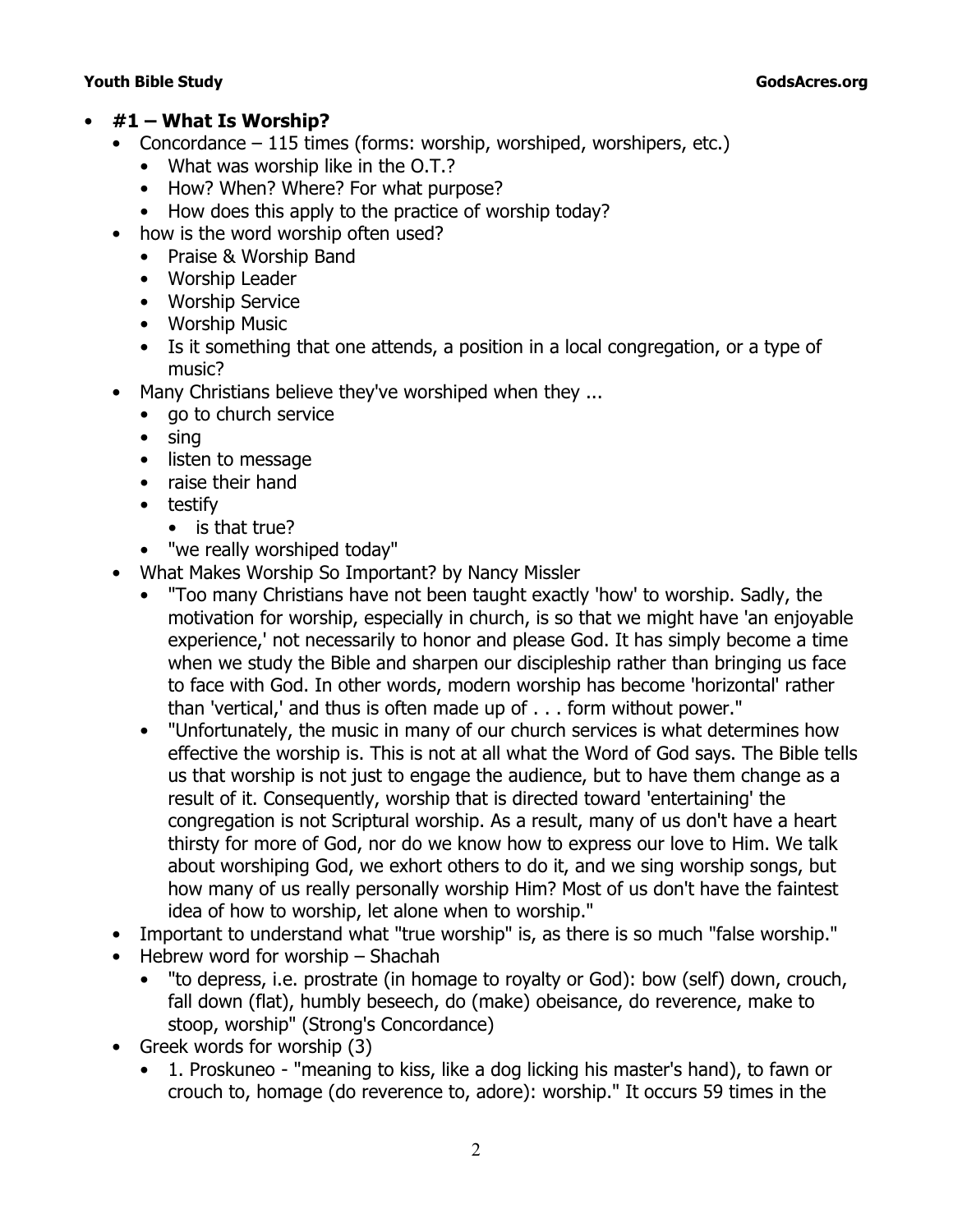New Testament. It originally carried with it the idea of subjects falling down to kiss the ground before a king or kiss their feet.

- 2. *Sebomai* "to reverence, hold in awe." Used 10 times in the New Testament.
- 3. *Latreuo*  "to render religious service of homage." Used 21 times in the New Testament. (*Strong's Concordance*)
- Look up verses with the word *worship* or describing worship practices:
	- observe body language bowed head, faces to ground, fell down, bowed down,
	- compare false worship (Baal) with true worship
		- *"worshipped the works of their own hands"* (Jeremiah 1:16)
		- fell down (Nebuchadnezzar's image)
		- Baal worship drunkenness, prostitution, child sacrifice
		- Calf worship (Aaron)
			- *"And when Moses saw that the people were naked"* (Exodus 32:25)
			- naked out of control, unrestrained
	- The word *worship* comes from the old English word "worthship," which means worthy of worship
		- literally mean "to ascribe worth to something"
		- to worship God, you need to understand He is worthy
	- *Vine's Expository of New Testament Words*
		- "not confined to praise; includes devotion, reverence, service, done voluntarily"
- We were created to worship
	- everyone worships something
	- Review Scriptures commanding us to worship

## • **#2 – How Does One Worship?**

- *"In spirit and in truth" (*John 4:24)
	- spirit
		- God is a Spirit (uppercase "S")
		- we worship Him in spirit (lowercase "s")
		- cannot truly worship unless our spirit is in it • compare to body (going through motions)
	- truth
		- $\bullet$  truth = reality, honesty, not hidden, concealed
		- must have honest worship
		- honestly acknowledge and appropriately respond to what God reveals to us
		- Psalm 139:23 *"Search me, O God, and know my heart: try me, and know my thoughts."*
	- spirit & truth prevents a form of worship
- Worship must be "God centered"
	- $\bullet$  not true worship = worshipers centered
		- false worship in O.T.
			- out of control, unrestrained, drunkenness, prostitution promoting self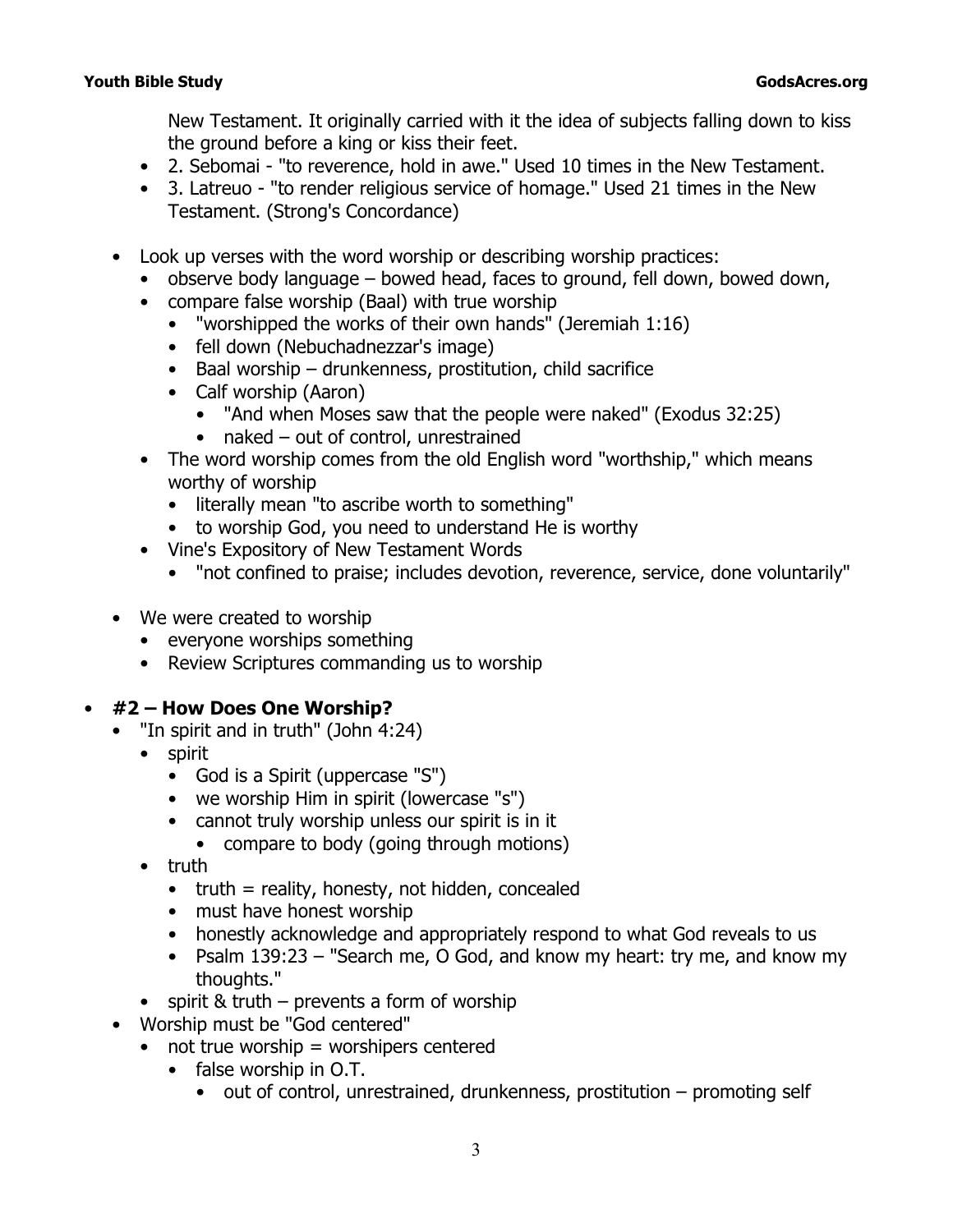- "what do I get out of it?"
- "what do I enjoy?"
- today's false worship
	- entertainment
	- "what did I get out of it?"
	- "I didn't get my soul fed"
	- this thinking can lead to ways to "liven up" worship services
- instead, we need to ask ourselves
	- "Did I truly worship God, did I praise God, did I serve God in this worship service?"
- blessings & encouragement are a by-product, not the primary reason we worship
- worship is not focused on people, but on God
- vertical not horizontal
- worship begins in the heart
	- look up verses with "worship" and "heart"
		- Deuteronomy 11:16; 30:17; Jeremiah 13:10; Acts 16:14; 1 Corinthians 14:25
		- link between heart condition and type of worship
	- if God is not first, your worship will be affected
	- inward attitude of reverence, praise, thankfulness, humility
	- must be fixed in one's mind before true worship can occur
	- "acts of worship" come from the attitude of the heart
		- $\bullet$  otherwise just going through the motions
		- sing because it's expected
		- attend services because you have to

## • **"Acts of Worship"**

- a heart of worship will do something (what?)
	- Someone said, "I ponder God's worth and then do something about it."
- examples of "acts of worship"
	- singing, testifying, praying, teaching, speaking
	- showing others that God is *"worthy . . . to receive glory and honour"* (Revelation 4:11)

## • **Three Types of Worship**

- **Listening**  to preaching, Sunday school lessons, others singing or testifying
- **Speaking** give your testimony, sing a song, pray, bring a thought or message
- **Doing**  raise your hand, positive attitude, stay awake, smile, cry, shout, stand
- mind (listening), heart (speaking), body (doing)
	- heart, mind & strength
		- Mark 12:30; Luke 10:27
	- three-fold being
- all three types are needed
	- cannot be always doing & never listening
	- cannot be always listening & never doing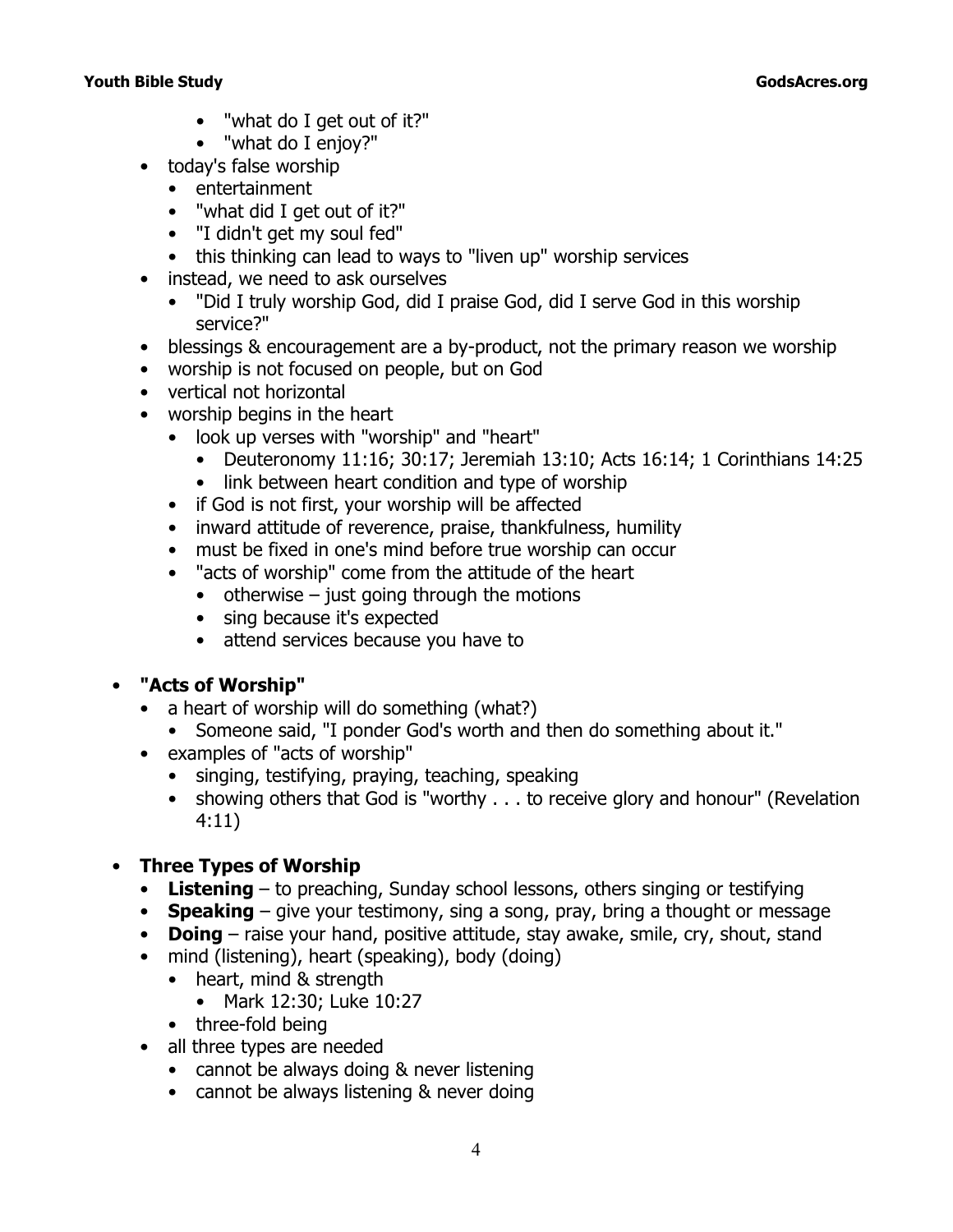- participant (take part) or spectator (audience)?
	- which worship style is pleasing to God?
- **Elements of Worship** (look for Scriptures supporting the following)
	- **Love** *"love the Lord . . . with all thy heart, soul, and mind"* (Matthew 22:37)
	- **Admiration**
	- **Wonder**
	- **Adoration**
	- **Longing for God**
	- **Holiness**
		- "The key words then and the keynote still of our worship must be, 'Holy, holy, holy!'" (A. W. Tozer)

## • **#3 – Where Does One Worship?**

- Worship used to be confined to a location
- Jesus said "the hour cometh" soon it would NOT be limited to a location
- why was it limited to a certain location?
	- God's dwelling was confined to a location
		- compare to God's dwelling place today
	- *"ye are the temple of God, and that the Spirit of God dwelleth in you"* (1 Corinthians 3:16)
- similar thought today
	- do Christians believe worship is confined to a church service?
- **where** should worship take place?
	- (1) church services (publicly)
	- (2) family devotions
	- (3) personal devotions (privately)
	- worship is not limited (confined to a location)
	- importance of private worship
		- "The more we worship God in secret, the fitter shall we be for family worship, and the more we worship God in our families, the fitter shall we be for public worship" (John Angier).

## **Preparing for Public Worship**

- What preparations were made in the Old Testament?
- **Heart preparations**
	- Psalm 24:3-4  *"Who shall ascend into the hill of the Lord? or who shall stand in his holy place? He that hath clean hands, and a pure heart; who hath not lifted up his soul unto vanity, nor sworn deceitfully."*
- *"keep thy foot"* 
	- guard your steps
	- be careful of the places you're going
- *"be more ready to hear"*
	- think about it beforehand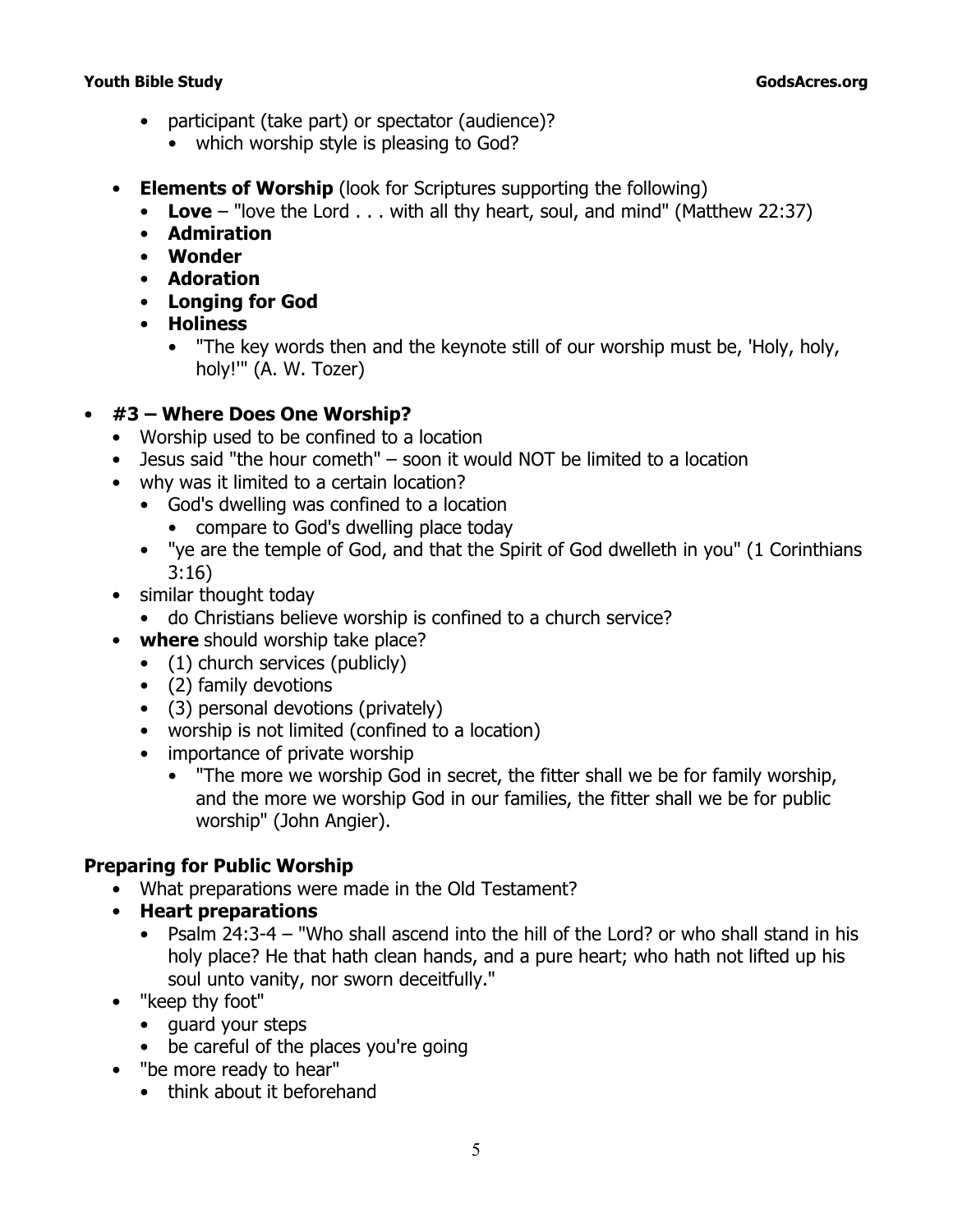- who are you worshiping?
- why are you worshiping Him?
- *"I was glad"*
	- what is your attitude?
	- "I have to . . ." or "I get to . . ."?
	- what can you do to change your attitude about worship?
- *"keep thy heart"* 
	- be careful what you allow in your heart
	- what is in your heart will come out
	- what you think on and allow in your heart determines your life's path
- *"clean hands & pure heart"*
	- anything sinful in your life will prevent true worship
	- just going through the motions
- *"not deceitful"*
	- pretending to God that you are something you are not
- *"not lifted up to vanity"*
	- $\bullet$  idols = vanities in Bible
		- putting value on the vain things of this life (such as honor, riches, pleasures)

You can't live a self-centered, worldly life all week long and then come to church on Sunday and worship.

## • **Private Devotions**

- Public worship is absolutely dependent upon what we are and do in private
- Until we learn to experience God through private worship, we will have great difficulty worshiping Him in public

## • **Other Preparations (Ideas/Suggestions)**

- Saturday night not staying up too late
- Sunday morning limit worldly influences (music, news)
- Week nights 30 minutes before leaving, begin to "shift gears"
- Pray before leaving home
- Pray on the way to church
- Listen to Godly music (at home, on the way to church)
- Walking into the building
	- how can I help my mind and spirit to be ready for worship?
	- come early, sit & meditate
	- discuss/consider: other ways?
- Watch for distractions during worship service
	- cellphones
	- making a to-do list
	- talking
	- mind wandering
- Beware of going through the motions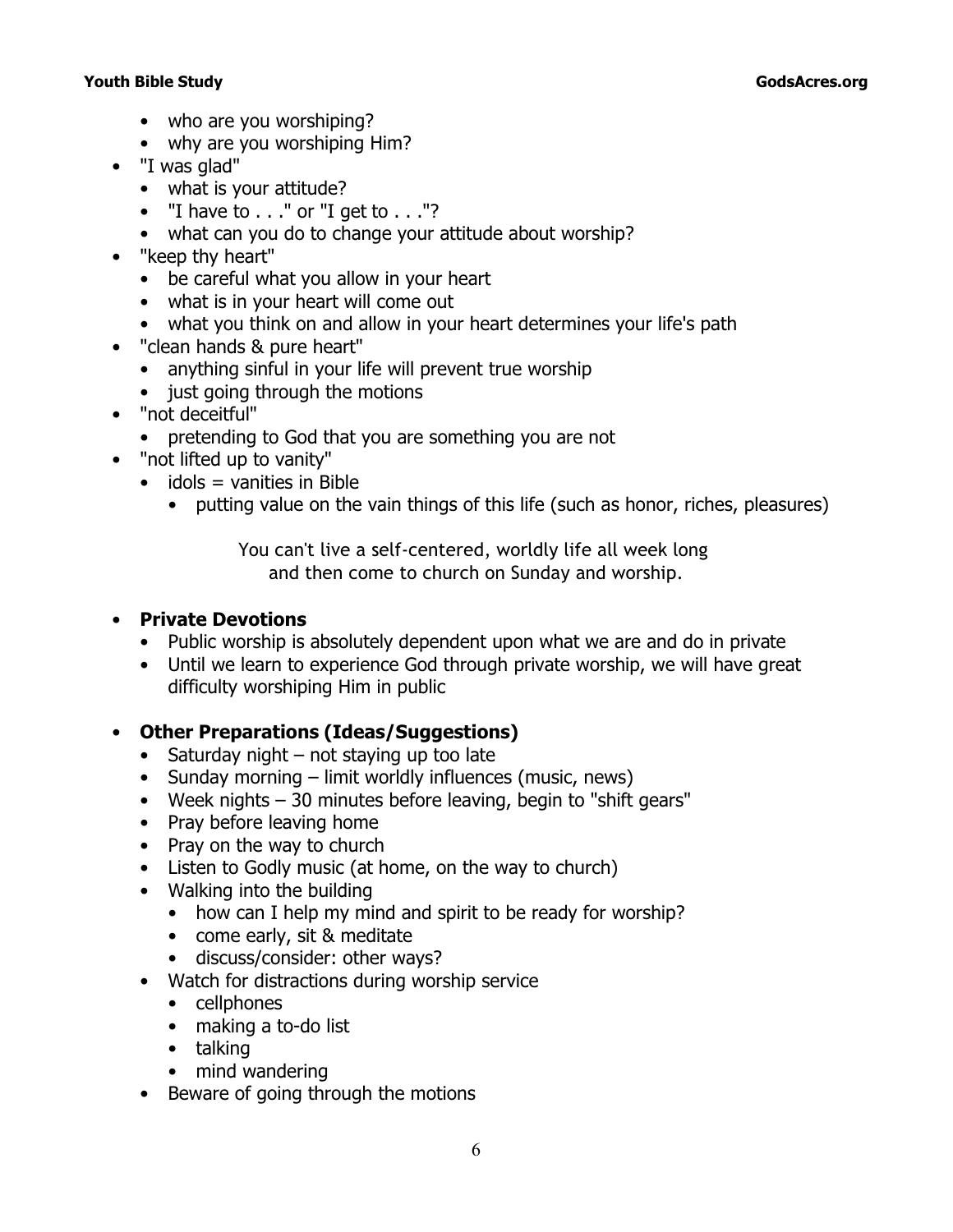- half-heartedly
- singing without meaning or thinking
- thinking about others instead of God
	- what is she wearing?
	- what is he doing?
	- why are they sitting there?
	- did she get a new dress?
	- horizontal versus vertical

## • **Worship Step-by-Step**

- journey to service (preparation)
- walk into church building
	- why did you come to worship service?
	- what are you thinking about?
	- who do you talk to?
	- what are you talking about?
	- where do you sit?
	- who do you sit with?
	- how could you change these to be pleasing to God?

## • **Opening Prayer**

- what should you be doing?
- why do we close our eyes & bow our heads?
- how can you worship God through prayer (someone else's)?
	- what should our mind be doing during prayer?
	- takes concentration your mind will try to wander
- **Choir Singing**
	- what should choir members be doing?
	- what should the audience be doing?
	- how can you worship God through singing (your own & someone else's)?

## • **Congregational Singing**

- how can you worship God through congregational singing?
	- participate
	- mean what you're saying

## • **Special Singing**

- how can you worship God through special singing?
	- look past the person
	- pay attention
	- think about the words
	- do you agree with the words?
	- raise your hand
	- smile (pleasant look)
	- say "Amen"
- **Testimony**
	- how can you worship God through someone's testimony?